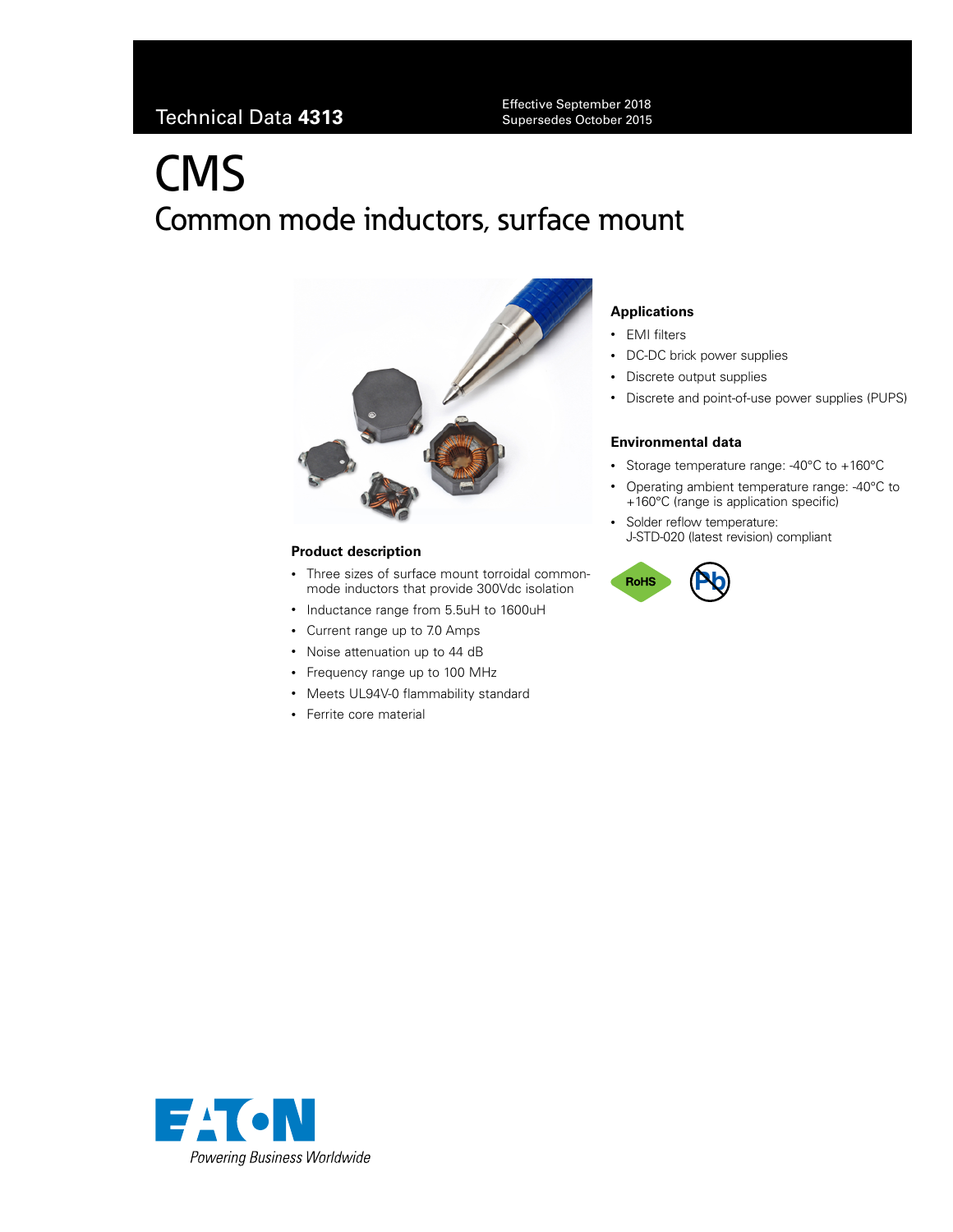#### **Product specifications**

| <b>Part number</b> | OCL (uH) minimum<br>$(1-2)$ & $(4-3)$ | I rms. Amperes<br>$Max*$ | DCR $(\Omega)$ typ $@$<br>20°C (1-2) | DCR $(\Omega)$ typ $@$<br>20°C (4-3) | Leakage<br>Inductance (uH)<br>typ | Interwinding<br>Capacitance (pF) typ |
|--------------------|---------------------------------------|--------------------------|--------------------------------------|--------------------------------------|-----------------------------------|--------------------------------------|
| <b>CMS1-1-R</b>    | 4.5                                   | 7.00                     | 0.0027                               | 0.0027                               | 0.05                              | 2.0                                  |
| <b>CMS1-2-R</b>    | 8                                     | 5.70                     | 0.0040                               | 0.0040                               | 0.09                              | 2.1                                  |
| <b>CMS1-3-R</b>    | 12.6                                  | 4.10                     | 0.077                                | 0.077                                | 0.14                              | 2.2                                  |
| <b>CMS1-4-R</b>    | 18                                    | 3.80                     | 0.0089                               | 0.0089                               | 0.20                              | 2.3                                  |
| <b>CMS1-5-R</b>    | 25                                    | 3.60                     | 0.0100                               | 0.0100                               | 0.28                              | 2.4                                  |
| <b>CMS1-6-R</b>    | 32.8                                  | 3.10                     | 0.0138                               | 0.0138                               | 0.36                              | 2.5                                  |
| <b>CMS1-7-R</b>    | 41.5                                  | 2.60                     | 0.019                                | 0.019                                | 0.45                              | 2.6                                  |
| <b>CMS1-8-R</b>    | 51.2                                  | 2.20                     | 0.026                                | 0.026                                | 0.056                             | 2.7                                  |
| <b>CMS1-9-R</b>    | 62                                    | 1.90                     | 0.035                                | 0.035                                | 0.68                              | 2.7                                  |
| <b>CMS1-10-R</b>   | 73.7                                  | 1.65                     | 0.048                                | 0.048                                | 0.81                              | 2.8                                  |
| <b>CMS1-11-R</b>   | 100                                   | 1.35                     | 0.070                                | 0.070                                | 1.10                              | 3.9                                  |
| CMS1-12-R          | 131                                   | 1.15                     | 0.100                                | 0.100                                | 1.45                              | 3.0                                  |
| CMS1-13-R          | 166                                   | 1.00                     | 0.138                                | 0.138                                | 1.83                              | 3.1                                  |
| CMS1-14-R          | 205                                   | 0.85                     | 0.186                                | 0.186                                | 2.25                              | 3.2                                  |
| CMS2-0-R           | 14                                    | 6.00                     | 0.004                                | 0.004                                | 0.13                              | 1.7                                  |
| <b>CMS2-1-R</b>    | 25                                    | 5.35                     | 0.005                                | 0.005                                | 0.22                              | 2.0                                  |
| CMS2-2-R           | 40                                    | 4.40                     | 0.008                                | 0.008                                | 0.34                              | 2.3                                  |
| CMS2-3-R           | 57                                    | 3.60                     | 0.012                                | 0.012                                | 0.47                              | 2.5                                  |
| CMS2-4-R           | 102                                   | 2.80                     | 0.019                                | 0.019                                | 0.80                              | 2.8                                  |
| CMS2-5-R           | 160                                   | 2.30                     | 0.029                                | 0.029                                | 1.25                              | 3.1                                  |
| CMS2-6-R           | 230                                   | 1.85                     | 0.044                                | 0.044                                | 1.75                              | 3.4                                  |
| CMS2-7-R           | 270                                   | 1.60                     | 0.060                                | 0.060                                | 2.00                              | 3.6                                  |
| CMS2-8-R           | 360                                   | 1.35                     | 0.084                                | 0.084                                | 2.60                              | 3.9                                  |
| CMS2-9-R           | 460                                   | 1.10                     | 0.120                                | 0.120                                | 3.30                              | 4.3                                  |
| CMS2-10-R          | 575                                   | 0.94                     | 0.170                                | 0.170                                | 4.00                              | 4.3                                  |
| CMS2-11-R          | 700                                   | 0.80                     | 0.230                                | 0.230                                | 5.00                              | 4.6                                  |
| CMS2-12-R          | 915                                   | 0.67                     | 0.330                                | 0.330                                | 6.30                              | 4.9                                  |
| CMS2-13-R          | 1070                                  | 0.58                     | 0.440                                | 0.440                                | 7.30                              | 5.1                                  |
| <b>CMS2-14-R</b>   | 1340                                  | 0.50                     | 0.620                                | 0.620                                | 9.00                              | 5.4                                  |
| <b>CMS3-1-R</b>    | 28                                    | 5.70                     | 0.005                                | 0.005                                | 0.31                              | 2.80                                 |
| CMS3-2-R           | 45                                    | 5.10                     | 0.006                                | 0.006                                | 0.46                              | 3.05                                 |
| <b>CMS3-3-R</b>    | 64                                    | 4.75                     | 0.007                                | 0.007                                | 0.64                              | 3.30                                 |
| CMS3-4-R           | 88                                    | 3.95                     | 0.010                                | 0.010                                | 0.85                              | 3.50                                 |
| CMS3-5-R           | 146                                   | 3.10                     | 0.017                                | 0.017                                | 1.30                              | 3.70                                 |
| CMS3-6-R           | 217                                   | 2.85                     | 0.020                                | 0.020                                | 1.90                              | 3.90                                 |
| <b>CMS3-7-R</b>    | 258                                   | 2.45                     | 0.027                                | 0.027                                | 2.20                              | 4.15                                 |
| CMS3-8-R           | 350                                   | 2.00                     | 0.040                                | 0.040                                | 3.00                              | 4.40                                 |
| CMS3-9-R           | 400                                   | 1.70                     | 0.053                                | 0.053                                | 3.30                              | 4.65                                 |
| CMS3-10-R          | 518                                   | 1.45                     | 0.076                                | 0.076                                | 4.20                              | 4.85                                 |
| CMS3-11-R          | 648                                   | 1.20                     | 0.107                                | 0.107                                | 5.10                              | 5.10                                 |
| CMS3-12-R          | 790                                   | 1.05                     | 0.145                                | 0.145                                | 6.10                              | 5.35                                 |
| CMS3-13-R          | 1030                                  | 0.88                     | 0.210                                | 0.210                                | 7.80                              | 5.55                                 |
| CMS3-14-R          | 1310                                  | 0.75                     | 0.300                                | 0.300                                | 9.60                              | 5.80                                 |

#### **Definitions:**

OCL = Open Circuit Inductance

DCR = Direct Current Resistance

Irms = rms current for approx. a 40°C temperature rise at an ambient temperature of 85°C.

\*Operating Temperature: 160°C Max. Inductance values are sustained up to 160°C.

**Electrical Characteristics:**

OCL (1-2) 0.10Vrms, 100kHz, 0.0Adc: (See Chart)

OCL (4-3) 0.10Vrms, 100kHz, 0.0Adc: (See Chart) DCR (1-2) typ @ 20°C: (See Chart) DCR (4-3) typ @ 20°C: (See Chart) Hipot rating: winding to winding: 300Vdc min. for 1 second. Turns Ratio: (1-2):(4-3) 1:1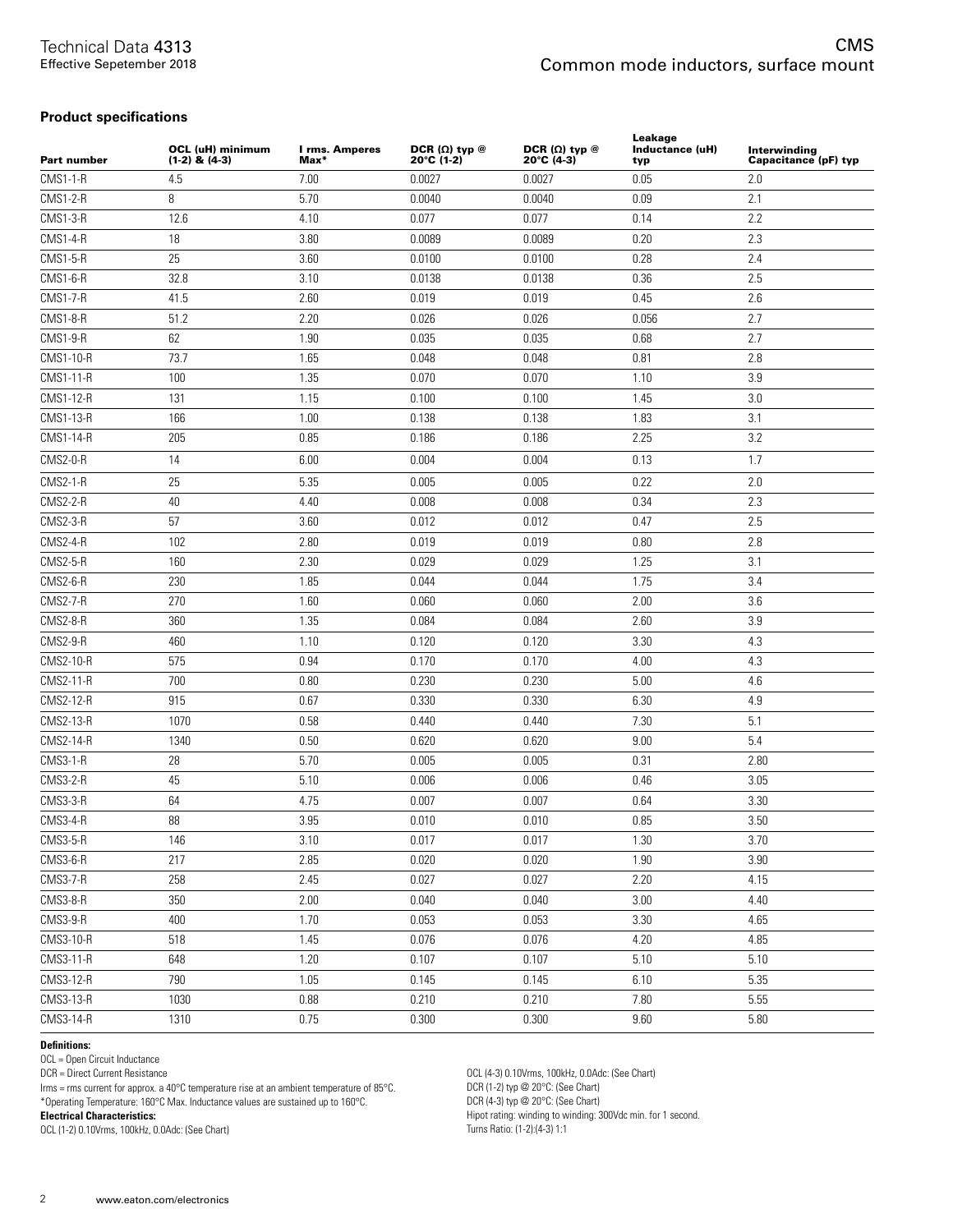#### **Dimensions–mm**

CMS1



wwllyy = Date code  $R$  = Revision level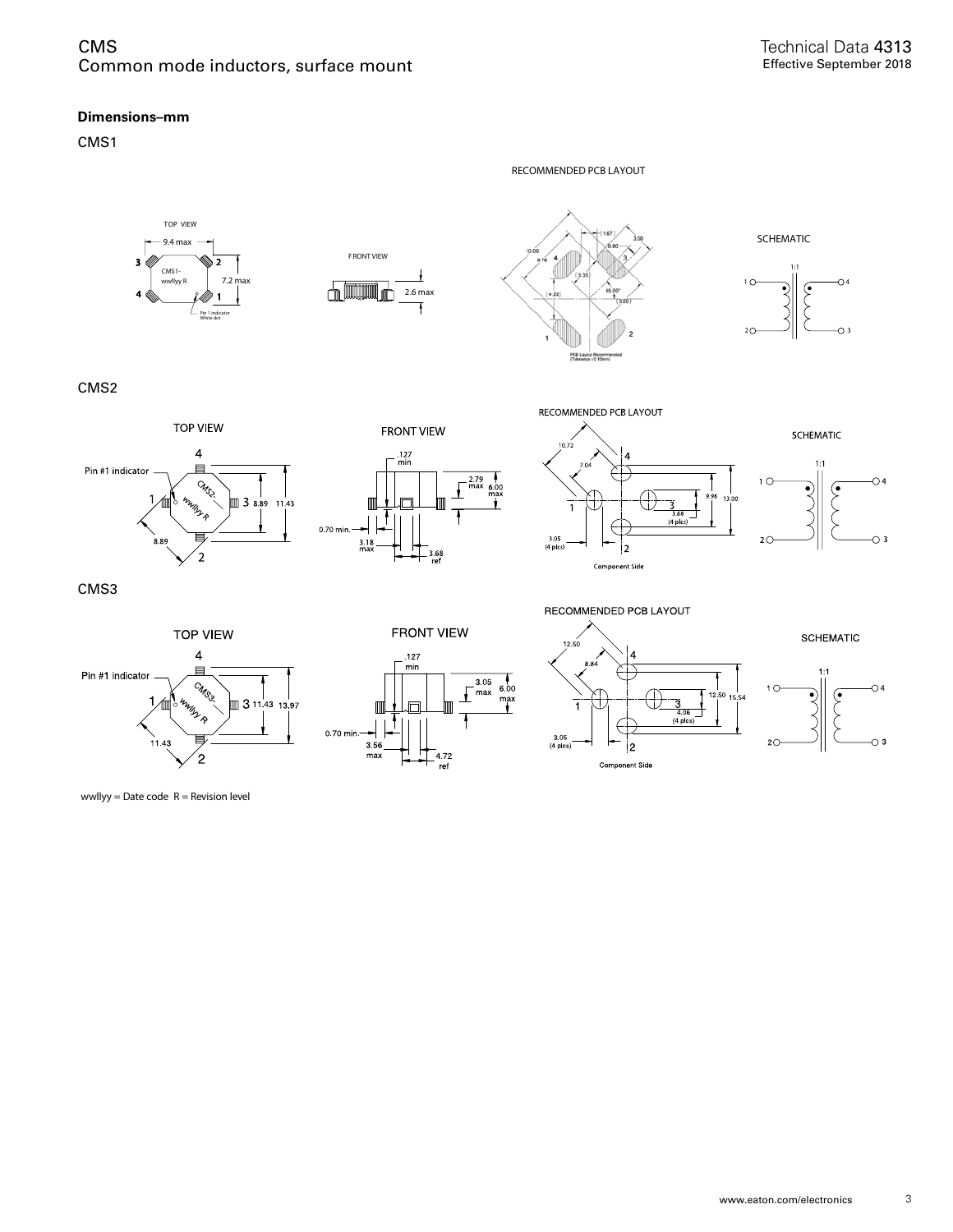#### **Packaging Information**

#### CMS1 CMS2

Supplied in tape and reel packaging, 2,000 parts per 13" diameter reel Supplied in tape and reel packaging, 800 parts per 13" diameter reel





#### CMS3

Supplied in tape and reel packaging, 600 parts per 13" diameter reel



#### **Attenuation Curves**









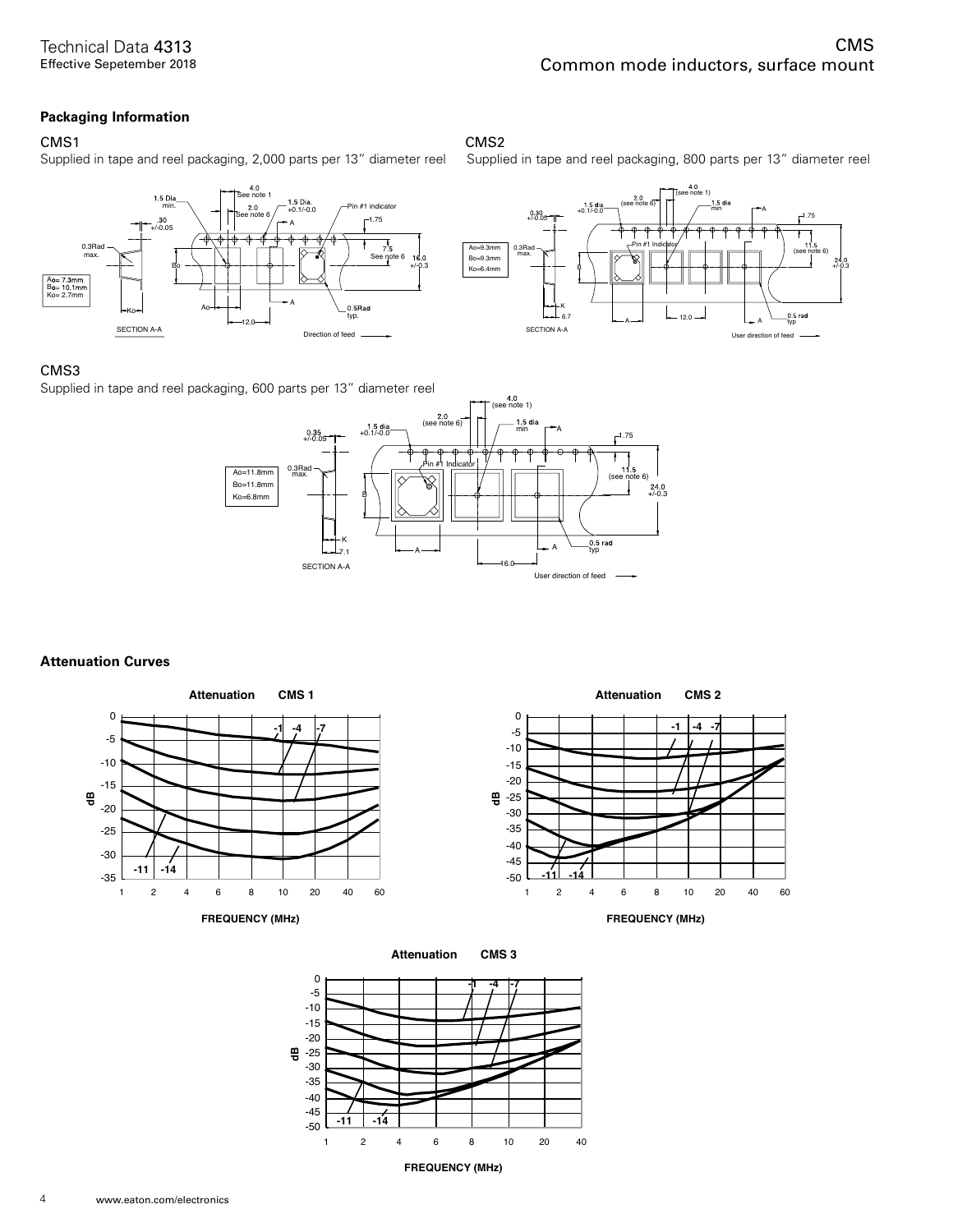#### **Impedance Curves**















**Impedance CMS3 - 7,11, & 14** 

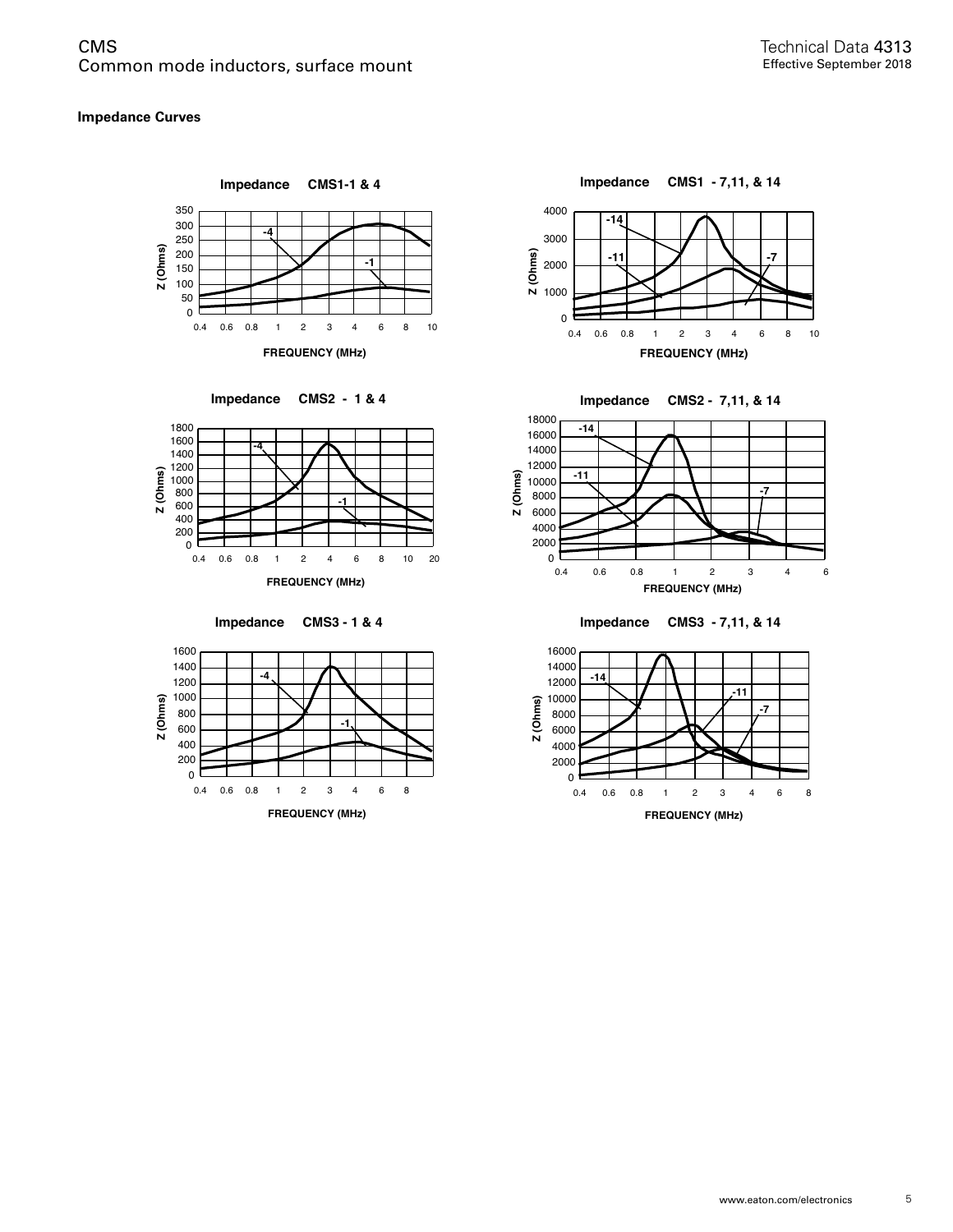#### **Solder reflow profile**



### TC -5°C **Table 1 - Standard SnPb solder (Tc)**

| Package<br>thickness | Volume<br>mm3<br>$350$ | Volume<br>mm <sub>3</sub><br>>350 |
|----------------------|------------------------|-----------------------------------|
| $<$ 2.5mm $)$        | $235^\circ$ C          | $220^{\circ}$ C                   |
| $\geq$ 2.5mm         | $220^{\circ}$ C        | $220^{\circ}$ C                   |

#### Table 2 - Lead (Pb) free solder (T<sub>C</sub>)

| Package<br>thickness | Volume<br>mm <sup>3</sup><br>$350$ | Volume<br>mm <sup>3</sup><br>350 - 2000 | Volume<br>mm <sup>3</sup><br>>2000 |
|----------------------|------------------------------------|-----------------------------------------|------------------------------------|
| $<$ 1.6 $mm$         | $260^\circ C$                      | $260^{\circ}$ C                         | $260^\circ C$                      |
| $1.6 - 2.5$ mm       | $260^\circ C$                      | $250^{\circ}$ C                         | $245^\circ$ C                      |
| $>2.5$ mm            | $250^{\circ}$ C                    | $245^\circ$ C                           | $245^\circ$ C                      |

#### **Reference J-STD-020**

| <b>Profile feature</b>                                                            | <b>Standard SnPb solder</b> | Lead (Pb) free solder       |
|-----------------------------------------------------------------------------------|-----------------------------|-----------------------------|
| • Temperature min. $(T_{smin})$<br>Preheat and soak                               | 100 °C                      | 150 °C                      |
| • Temperature max. $(T_{\text{smax}})$                                            | 150 °C                      | 200 °C                      |
| • Time (T <sub>smin</sub> to T <sub>smax</sub> ) (t <sub>s</sub> )                | 60-120 seconds              | 60-120 seconds              |
| Average ramp up rate $T_{\rm smax}$ to $T_{\rm p}$                                | 3 °C/ second Max.           | 3 °C/ second Max.           |
| Liquidous temperature (TL)<br>Time at liquidous (t <sub>l</sub> )                 | 183 °C<br>60-150 seconds    | $217$ °C.<br>60-150 seconds |
| Peak package body temperature (Tp)*                                               | Table 1                     | Table 2                     |
| Time $(t_0)^{**}$ within 5 °C of the specified classification temperature $(T_c)$ | 20 seconds**                | 30 seconds**                |
| Average ramp-down rate $(T_p$ to $T_{\text{smax}}$ )                              | 6 °C/ second max.           | 6 °C/ second max.           |
| Time 25 $\degree$ C to peak temperature                                           | 6 minutes max.              | 8 minutes max.              |

\* Tolerance for peak profile temperature  $(T_p)$  is defined as a supplier minimum and a user maximum.

\*\* Tolerance for time at peak profile temperature  $(t<sub>p</sub>)$  is defined as a supplier minimum and a user maximum.

Life Support Policy: Eaton does not authorize the use of any of its products for use in life support devices or systems without the express written approval of an officer of the Company. Life support systems are devices which support or sustain life, and whose failure to perform, when properly used in accordance with instructions for use provided in the labeling, can be reasonably expected to result in significant injury to the user.

Eaton reserves the right, without notice, to change design or construction of any products and to discontinue or limit distribution of any products. Eaton also<br>reserves the right to change or update, without notice, any te

**Eaton Electronics Division** 1000 Eaton Boulevard Cleveland, OH 44122 United States www.eaton.com/electronics

© 2018 Eaton All Rights Reserved Printed in USA Publication No. 4313 PCN18009 September 2018

Eaton is a registered trademark.

All other trademarks are property of their respective owners.